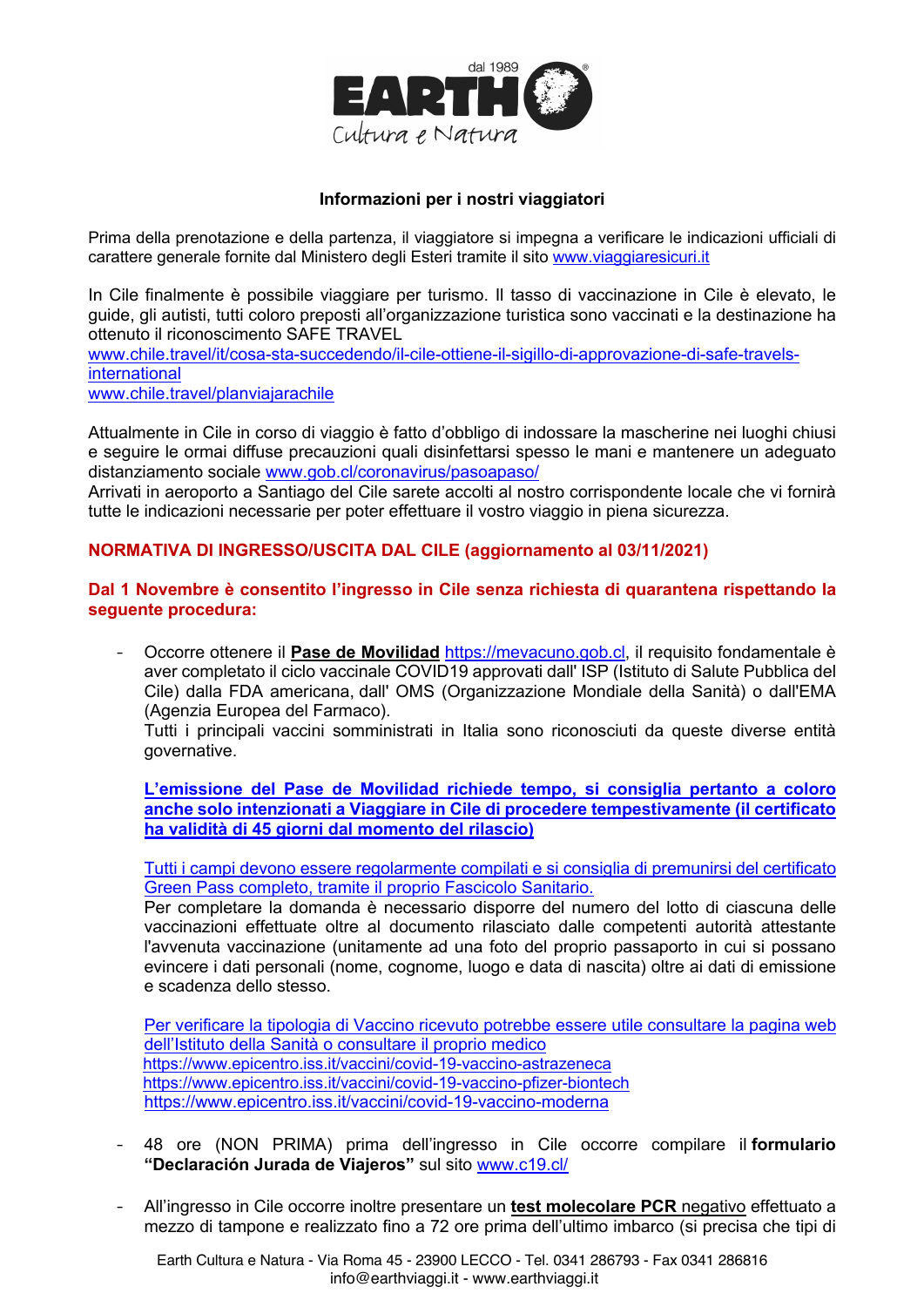

test Covid diversi da quello molecolare PCR effettuato con tampone non sono riconosciuti dalle Autorità sanitarie locali ai fini dell'autorizzazione all'ingresso in Cile).

Questo documento sarà richiesto dal vettore al momento del check-in, in assenza di questo documento sarà negato l'imbarco. Nel caso di voli con scalo europeo le 72 ore vengono calcolate dal momento della partenza del volo intercontinentale. Suggeriamo tuttavia di considerare un buon margine (24 ore) per essere tutelati in caso di ritardi e/o perdita di connessioni tra i voli originariamente previsti.

- essere in possesso di un'assicurazione sanitaria che copra spese per Covid per almeno 30.000 dollari US (la polizza è già inclusa nelle proposte di Viaggio Earth Cultura e Natura)

- All'ingresso in Cile, in aeroporto si verrà sottoposti a nuovo Test PCR (gratuito) e sarà richiesto l'isolamento nell'attesa del risultato (che sarà comunicato via mail o tramite un'applicazione web). Una volta trasferiti in Hotel si dovrà attendere di ricevere l'esito del tampone, che permetterà di ricevere il Pase de Movilidad (certificato equivalente al nostro Green Pass), con il quale ci si potrà muovere liberamente nel Paese ed accedere a qualsiasi luogo previsto dal programma come a Musei, ristoranti, etc.

In attesa dell'esito non è consentito muoversi dal proprio Hotel. I tempi di elaborazione del test PCR sono stimati entro un massimo di 12 ore, ma sono generalmente disponibili a partire da 6 ore dopo l'effettuazione del test.

## Verifica dello Stato di Salute del passeggeri in corso di viaggio:

Una volta entrati in Cile ed aver ottenuto il Pase de Movilidad, si riceveranno in maniera regolare (sulla mail fornita in fase di registrazione sul sito www.c19.cl/) delle comunicazioni di verifica del proprio buono stato di salute. Per poter proseguire il viaggio è necessario rispondere in maniera tempestiva confermando di non avere nessuna sintomatologia imputabile al Covid-19 o viceversa segnalando eventuali sintomi così che si possa predisporre un eventuale tampone di controllo da parte delle autorità locali.

Pertanto, si fa presente pertanto la necessità di essere provvisti di apparecchi che possano consentire la connessione internet per poter accedere a portali web e accedere alla propria posta elettronica. In Cile è ormai diffusa la connessione wi-fi, garantita almeno in ogni Hotel.

Spostamenti nel Paese: a partire dall'1 novembre 2021 per gli spostamenti con i mezzi di trasporto pubblico all'interno del Paese tra le Regioni è sufficiente il Pase de Movilidad.

I territori, Comuni o anche solo quartieri possono essere soggetti a differenti livelli di restrizione.

Poiché i provvedimenti subiscono continue revisioni, si raccomanda di verificare direttamente sul sito www.gob.cl/coronavirus/ quali aree del Paese sono sottoposte a restrizioni, nel quadro del Piano governativo "Passo a passo".

Per conoscere in dettaglio tempi e modalità di riapertura graduale (e reversibile) dei vari Comuni interessati si invita a consultare il sito: www.gob.cl/coronavirus/pasoapaso/

\*\*\*\*\*\*\*\*\*

## NORMATIVA PER IL RIENTRO IN ITALIA (ordinanza del 22 ottobre 2021, in validità dal 26 ottobre al 15 dicembre 2021):

- 1) Compilare un formulario on-line di localizzazione (denominato anche digital Passenger Locator Form (**dPLF**) sul sito https://app.euplf.eu/#/ e presentarlo, sul proprio dispositivo mobile o in versione cartacea, al vettore al momento dell'imbarco, e a chiunque sia preposto a effettuare i controlli.
- 2) Presentare al vettore, all'atto dell'imbarco, e a chiunque sia deputato a effettuare i controlli, la certificazione "verde" COVID-19, rilasciata al completamento del ciclo vaccinale ovvero certificazione equipollente, emessa dalle autorità sanitarie competenti a sequito di vaccinazione validata dall'EMA (Agenzia Europea per i Medicinali).